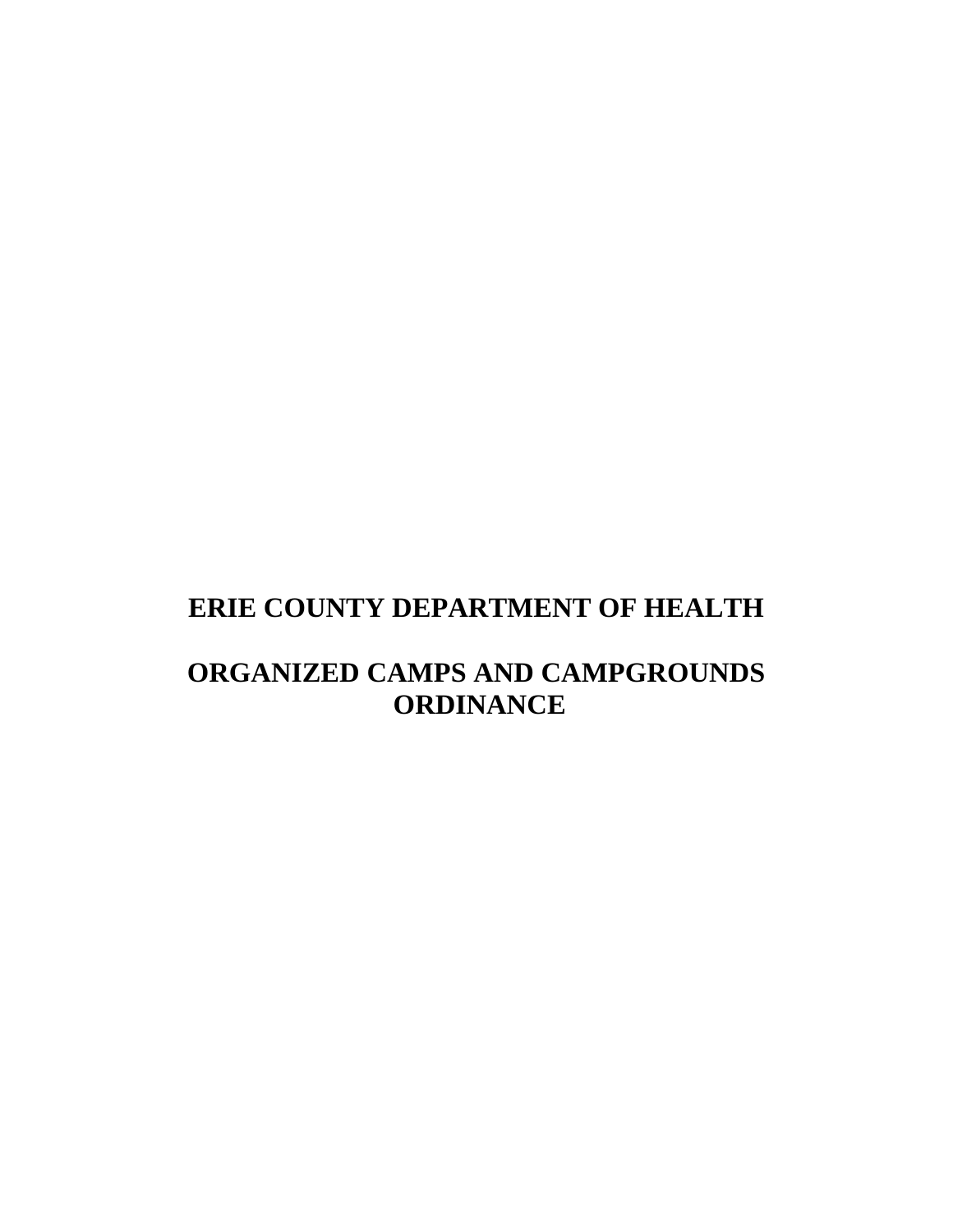### **GENERAL PROVISIONS**

### **1.1 Legal Authority**

The following rules and regulations are adopted under the provisions of the "Local Health Administration Law", Act 315, approved August 24, 1951, P.L. 1304, 16 P.S. §12001 *et seq.*

### **1.2 Provisions**

The provisions of these rules and regulations shall apply to all municipalities in Erie County within the jurisdiction of the Department and shall apply equally to all persons. These rules and regulations shall be liberally construed and applied to promote the protection of the public health.

### **DEFINITIONS**

# **2.1 Definitions**

Approved – procedures, construction or products acceptable to the Erie County Department of Health.

Camping Cabin – a recreational unit that is a hard sided shelter that is not more than 400 square feet in area and is on skids designed to facilitate relocation. The unit does not have a direct connection to a source of water. The unit may have electrical service.

Campground – a tract or tracts of land, or any portion thereof, used for the purpose of providing a space or spaces for trailers, recreational vehicles (RVs), tents, park models, camping or resort cabins, or other structures as herein defined, for camping or temporary living with or without a fee being charged for the leasing, renting or occupancy of such space.

Department - the Erie County Department of Health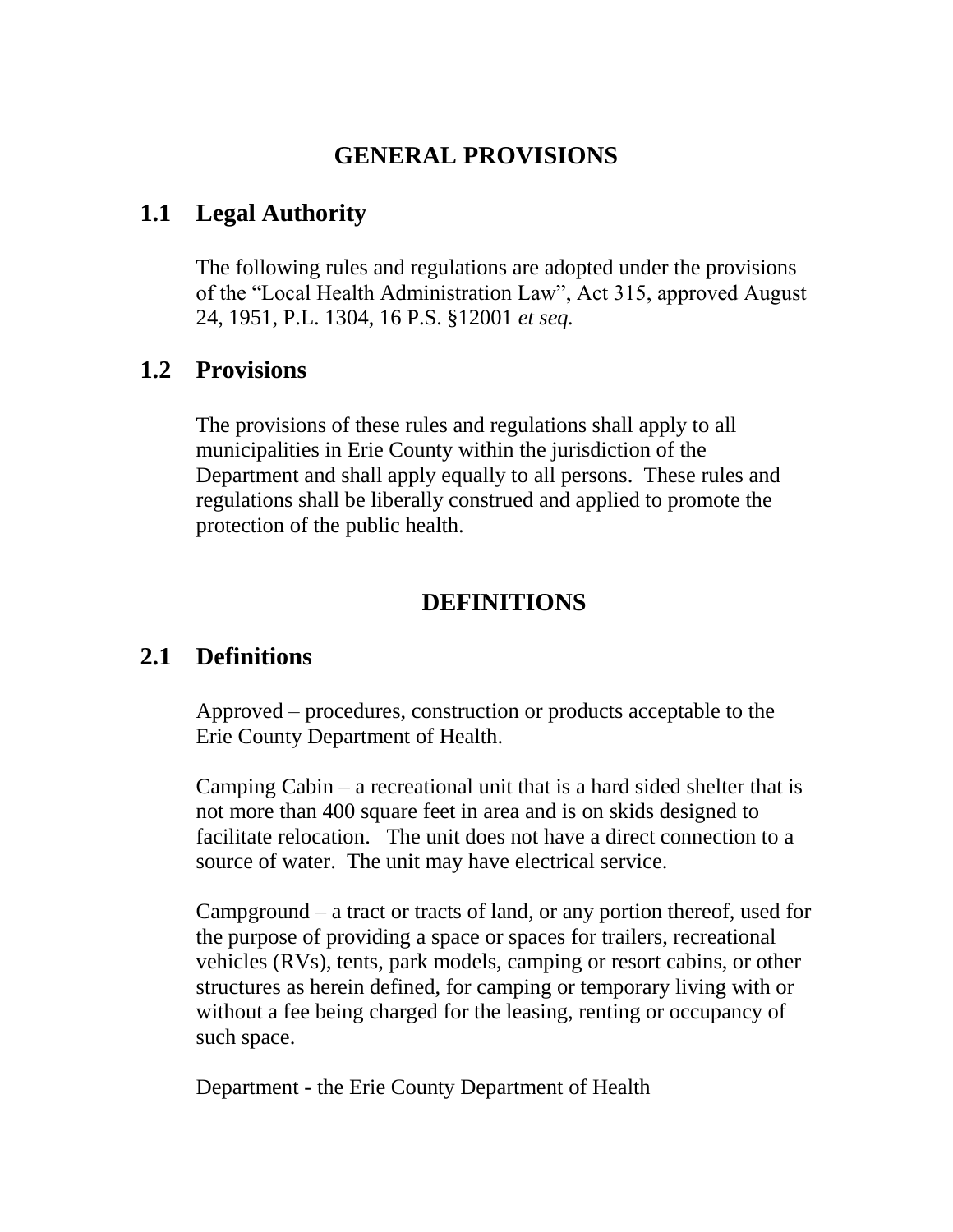Garbage – all putrescible wastes, except sewage and body waste

Permitted space – the available sites used to determine the Department's campground fee.

Organized Camp - a combination of programs and facilities established for the primary purpose of providing an outdoor group living experience for children youth and adults, with social, recreational and educational objectives, which is operated and used for five or more consecutive days during one or more seasons of the year.

Park Models – a recreational unit that is built on a single chassis mounted on wheels that has an area of not more than 400 square feet and that is certified by the manufacturer as complying with the American National Standards Institute Standard, ANSI 119.5.

Permit – the document issued by the Erie County Department of Health, which authorizes a person to operate an organized camp or campground.

Person - shall include any individual, landowner (which is defined as any person holding title to or having a proprietary or equitable interest in either surface or subsurface rights), landlord, lessor, land occupier (including but not limited to easement owner, tenant, lessee or occupant of a structure or land, whether the landowner or not, any corporation, including public or private corporation for profit or not for profit, association, partnership firm, trust, trustee, estate, executor, executrix, administrator, administratrix or other fiduciaries, department board, bureau or agency of the Commonwealth, political subdivision, municipality, district, authority or any other legal entity whatsoever which is recognized or other legal entity set forth above. Whenever used in any clause prescribing and imposing a penalty or imposing a fine or imprisonment the term "Person" shall include all of the above set forth individuals and entities as well as members, officers, and/or employees of any corporation, an association, partnership or firm and the officer, directors of any local agency, municipality, municipal authority and/or political subdivision and the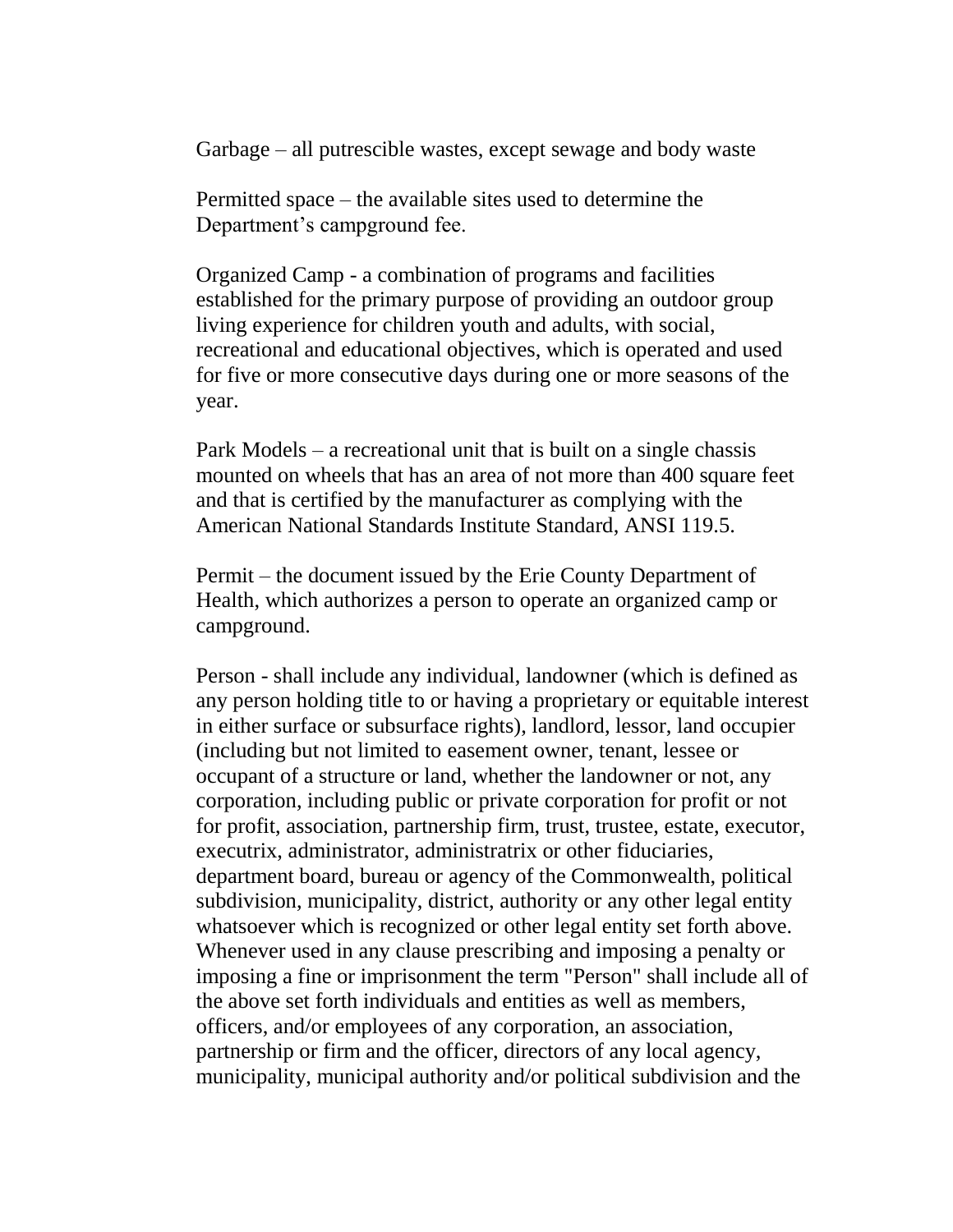supervisors, councilmen, of any political subdivision public or private corporation for profit or not for profit.

Refuse - means all non-putrescible wastes generally regarded and classified as rubbish, trash, junk and similar materials which have been discarded by the owner or possessor thereof as useless or worthless to them.

Resort Cabin – a recreational unit that is a hard sided shelter that is greater than 400 square feet in area, or is not on skids but is permanently attached to the ground, or has a water connection inside the cabin.

Safe Drinking Water Act - the Pennsylvania Safe Drinking Water Act (P.L. 206, No. 43) (35 P.S. §721.1 *et seq.*)*,* and appropriate regulations, 25 Pa. Code, Chapter 109.

Sanitary Station - means a facility used for disposing of sewage generated by travel trailers, truck campers, motor homes. camping trailers, or recreational vehicles.

Sewage - means any substance that contains any of the waste products or excrement or other discharge from the bodies of human beings or animals and any noxious or deleterious substances being harmful or inimical to the public health, or to animal or aquatic life or to the use for domestic water or for recreation or which constitutes pollution under The Clean Streams Law (35 P.S. § 691.1-691.1001). The term shall include, but not be limited to toilet, sink, kitchen or laundry waste water, liquid waste and seepage from floor drains, liquid waste from sink drains from any structure including any trailers, campers, motor homes, cabins or recreational vehicles, garbage cans, dumpsters or compactors and the cleaning waste from these garbage storage containers.

Sewerage system **-** any community or individual system, publicly or privately owned, for the collection, conveyance, treatment and disposal of sewage and of a liquid nature, including various devices for the treatment of such sewage.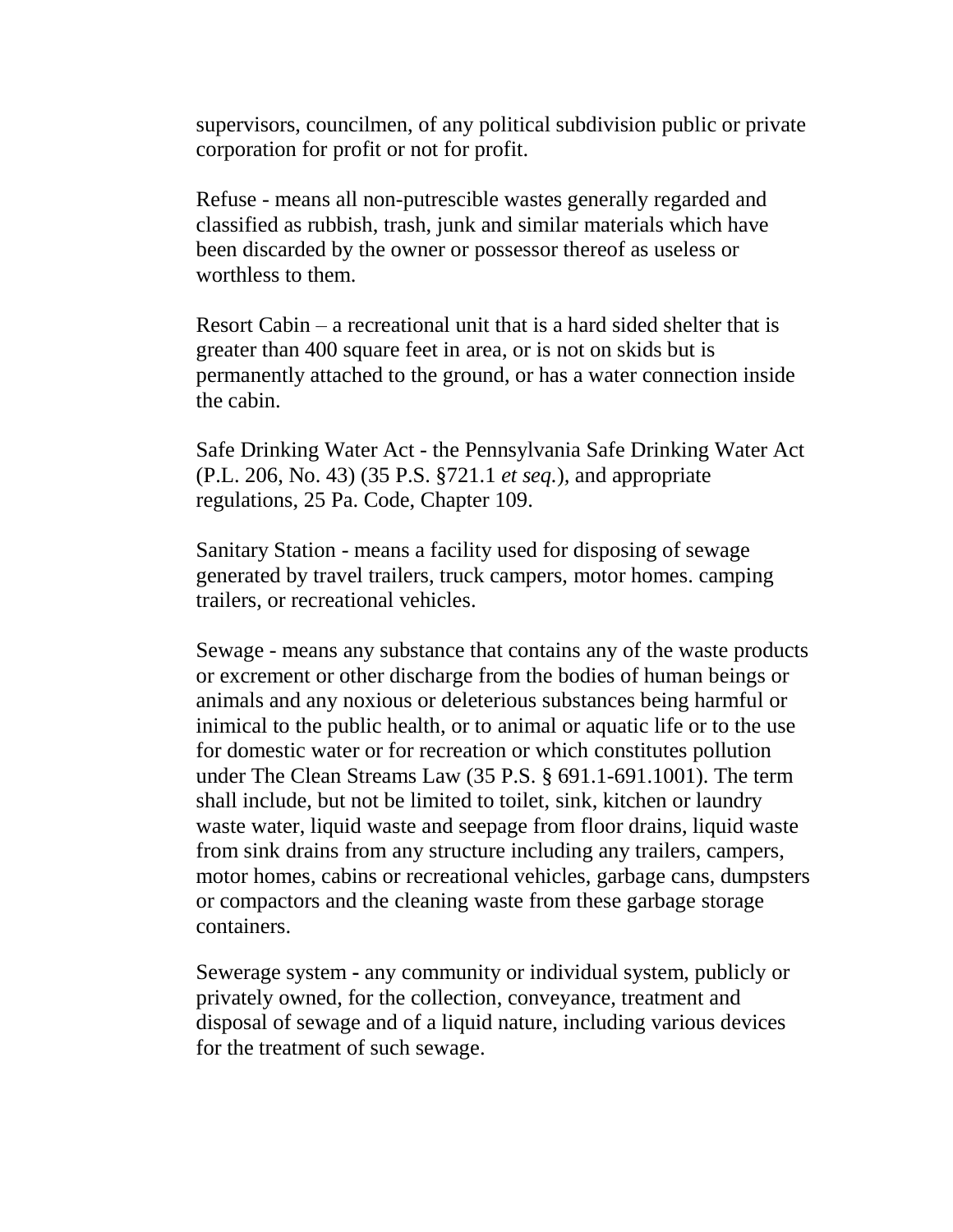Sewage Regulations - the Pennsylvania Sewage Facilities Act, (P.L., 1535, No. 537) (35 P.S. § 750.1 *et seq.*) and appropriate regulations, 25 PA. Code Chapters 71, 72 and 73.

Space – an area of land in an organized camp or campground for the placement of a single trailer, tent, park model, camping cabin or resort cabin for the exclusive use of the occupants.

Tent - a portable lodging unit usually made of canvas, plastic, skins or strong cloth stretched and usually sustained by poles that is dependent upon separate toilet and sink facilities.

Trailer - a vehicular portable structure built on, or designed to be mounted on a chassis or wheels or constructed as an integral part of a self-propelled vehicle for use as a temporary dwelling for travel, recreation and vacation commonly known as travel trailers, pick-up truck campers, motor homes, camping trailers, pop-up campers or recreational vehicles (RV's).

Vector - any rodent, insect or other animal, which is capable of carrying or harboring a disease infectious to man.

Waters of Commonwealth - Rivers, streams, creeks, rivulets, impoundments, ditches, water courses, storm sewers, lakes, dammed water, ponds, springs, and other bodies or channels of conveyance of surface and underground water, or of their parts, whether natural or artificial within or on the boundaries of the Commonwealth.

Water Supply - a source or sources of water including any and all water treatment, storage and distribution facilities.

#### **PERMITS**

#### **3.1 Permit requirement**

No person shall operate or permit to be operated within the County of Erie an organized camp or campground that does not possess a valid permit, issued by the Department. A separate permit is required for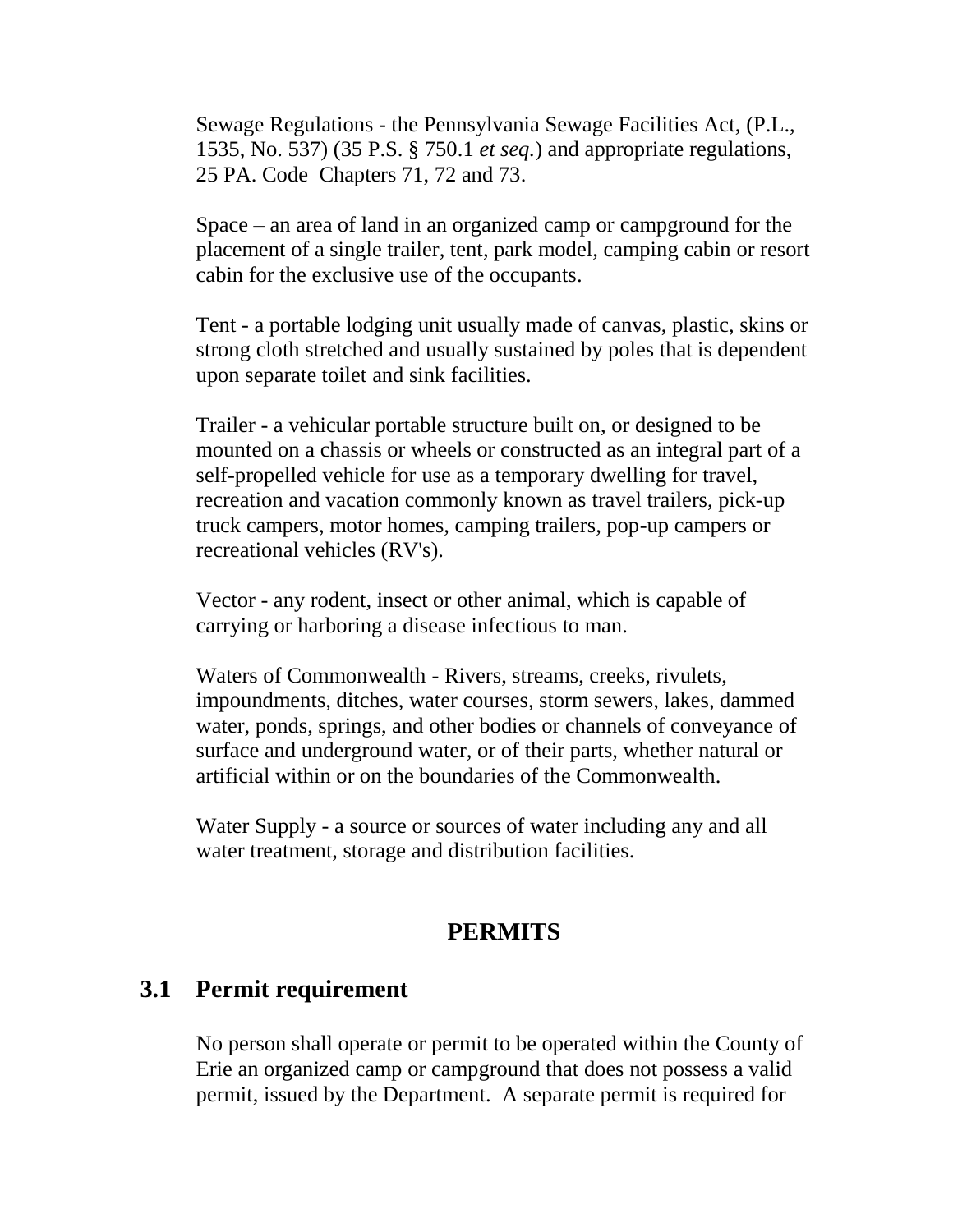each separate organized camp or campground operating in Erie County. Only a person who complies with the provisions and requirements of these rules and regulations shall be entitled to receive or retain such a permit. Permits are not transferable. Permits are valid from the date of issuance and must be renewed every year thereafter.

# **3.2 Initial Application for Permit**

(a) Any person desiring to operate an organized camp or campground in Erie County shall make written application for a permit on forms provided by the Department. Each application for permit must be accompanied by a plan review fee in accordance with the fee schedule established by the Erie County Council.

(b) Prior to approval of an application for a permit, the Department shall inspect the organized camp or campground to determine compliance with the requirements of the rules and regulations. The Department shall issue a permit to the applicant if the inspection reveals the organized camp or campground complies with these rules and regulations and the permit fee is paid.

# **3.3 Permit Renewal**

Organized camp and campground permits shall be renewed annually on forms provided by the Department. Request for renewal of a permit must be submitted to the Department with the appropriate fee prior to the expiration date of the existing permit. Renewal of permits requires Department approval of the organized camp or campground.

# **3.4 Issuance**

Organized camp and campground permits will be issued annually on the basis of satisfactory compliance with the provisions of these regulations, on forms provided by the Department. Permits are nontransferrable and non-assignable.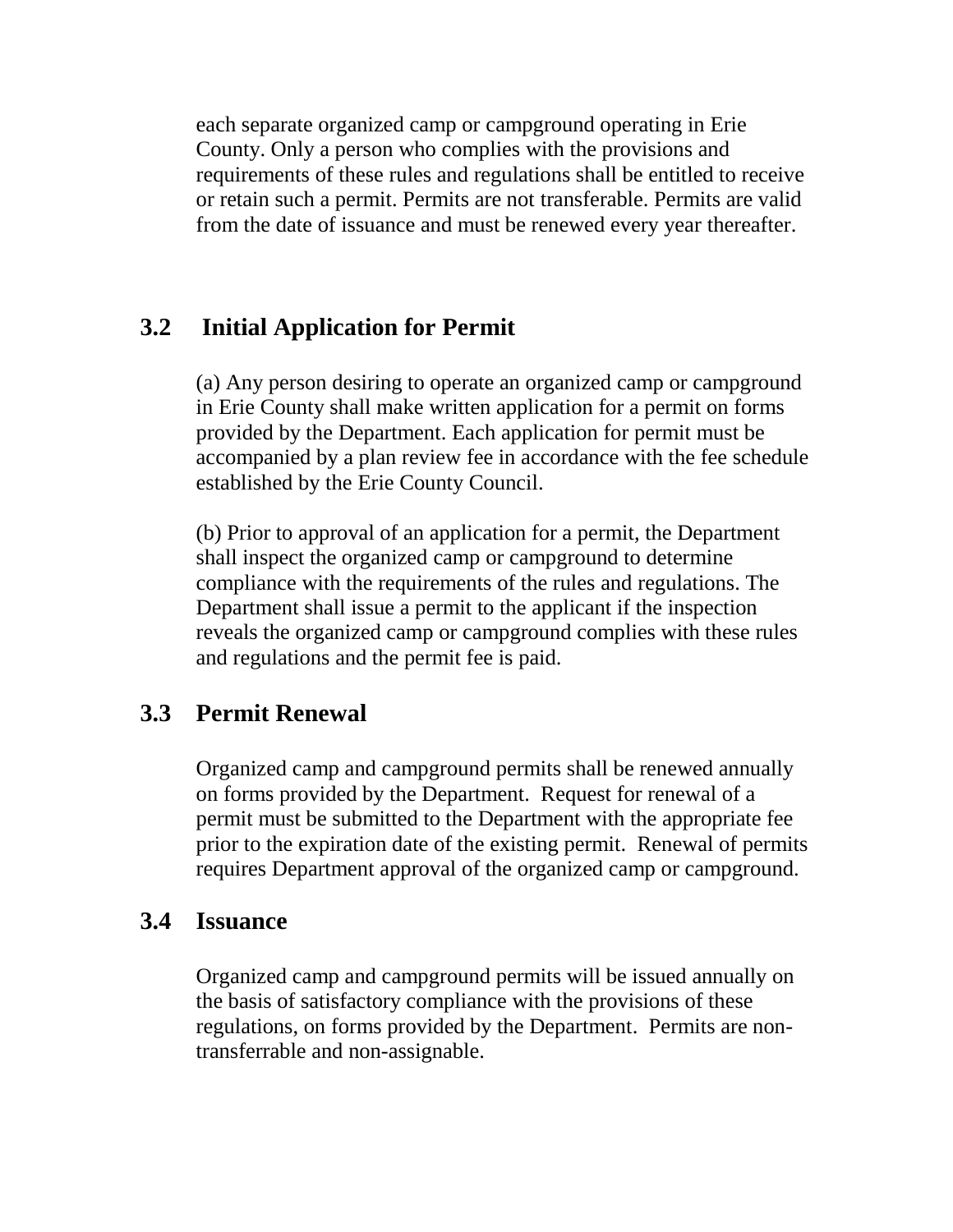#### **3.5 Fees**

The fee for an organized camp or campground permit shall be that provided for in the Environmental Fee Schedule established by Erie County Council.

#### **3.6 Revocation and Suspension**

The Department may suspend any permit to operate an organized camp or campground if:

(a) The holder of the permit does not comply with the provisions and requirements of these Rules and Regulations.

(b) The operation of the facility does not comply with the provisions and requirements of these Rules and Regulations.

(c) The operation of the organized camp or campground otherwise constitutes a substantial hazard to public health.

The Department may revoke any permit to operate an organized camp or campground if:

(a) Serious or repeated violations of any provisions of these rules and regulations continue or

(b) Interference of a Department representative(s) in the performance of their duties occurs.

Nothing in this regulation shall prevent the Department from ordering an organized camp or campground to close and cease operations if an imminent health hazard exists, such as but not limited to a lack of water, a contaminated water supply or sewage malfunction.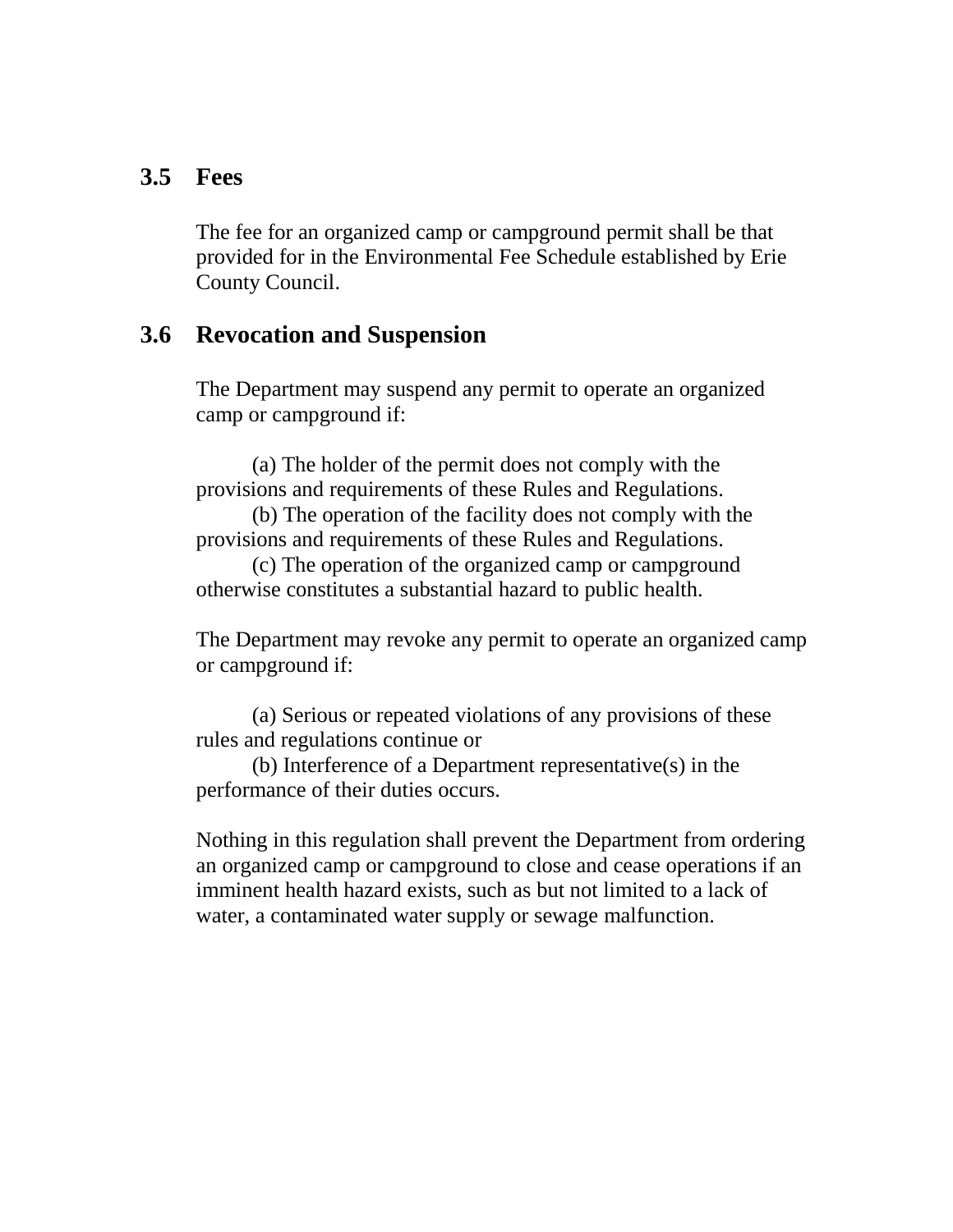# **PLAN REVIEW**

### **4.1 Submission of Plans**

Whenever an organized camp or campground is to be constructed, expanded or extensively remodeled or whenever an existing facility is to be converted for use as an organized camp or campground, properly prepared plans and specifications for such construction, remodeling or conversion shall be submitted to the Department for review and approval. No construction may begin prior to plan approval by this Department.

The plans and specifications shall include, but not be limited to, information relating to the grounds, buildings, equipment, sewage disposal, water supply including all plumbing, refuse disposal, vector control and any other information as may be required by the Department.

# **CABINS AND PARK MODELS**

# **5.1 Camping Cabins**

(a) A camping cabin occupies a permitted space in the organized camp or campground.

(b) The space may have a water connection or outlet outside the camping cabin, but not inside the camping cabin.

(c) Water using sanitary fixtures, such as toilets, sinks, showers, are not allowed in the camping cabin.

(d) Local municipal building and zoning approval is required, if applicable.

(e) The number of spaces occupied by camping cabins must be reported to the Department.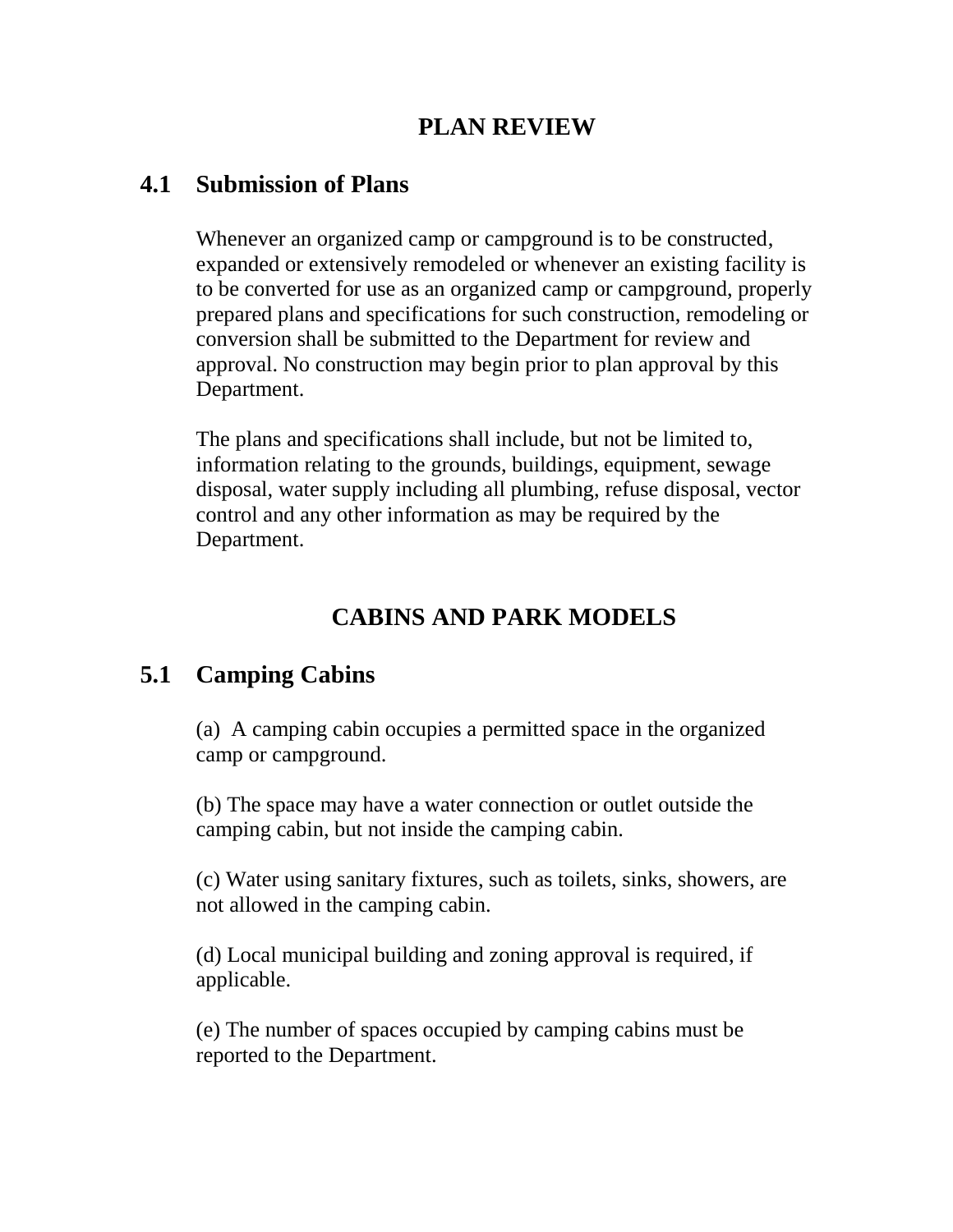# **5.2 Resort Cabins**

(a) A resort cabin occupies a permitted space in the organized camp or campground.

(b) If a resort cabin has water available inside the cabin the resort cabin must be connected to an approved sewage disposal system.

(c) Prior to the construction or installation of a resort cabin, approval of the Department is required.

(d) Local municipal building and zoning approval is required, if applicable.

(e) The number of spaces occupied by resort cabins must be reported to the Department.

# **5.3 Park Models**

(a) A park model occupies a permitted space in the organized camp or campground.

(b) A park model must be connected to an approved sewage disposal system.

(c) A park model may not be installed without prior approval of the Department.

(d) Local municipal building and zoning approval is required, if applicable.

(e) The number of spaces occupied by park models must be reported to the Department.

# **WATER SUPPLY**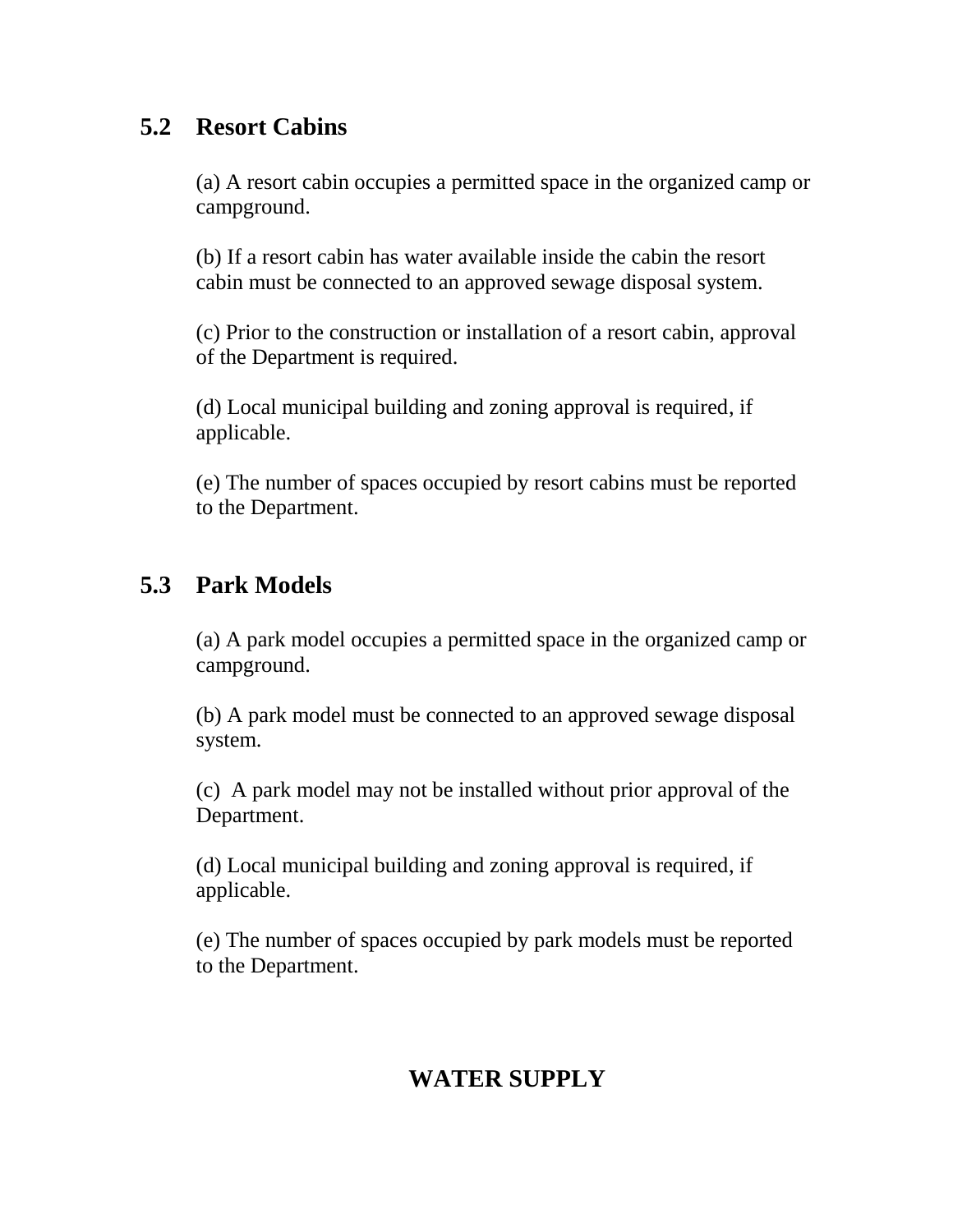# **6.1 Requirements**

(a) Adequate quantities of potable water for the needs of the organized camp or campground shall be provided.

(b) Those facilities that meet the definition of a public water supply under the Pennsylvania Safe Drinking Water Act shall be constructed in accordance with the Non Community System Design Standards for Water Supplies Public Water Supply Manual of the Pennsylvania Department of Environmental Protection.

(c) Those facilities that meet the definition of a public water supply under the Pennsylvania Safe Drinking Water Act shall meet all applicable water quality and monitoring requirements established by the Safe Drinking Water Act.

(d) Those facilities not deemed to be a public water supply under the Safe Drinking Water Act shall comply with the Safe Drinking Water Act monitoring and sampling requirements for Transient Non Community Water Supplies.

(e) All water used in organized camps or campgrounds must meet the maximum contaminant levels (MCL) as set forth by the Safe Drinking Water Act and regulations.

(f) Adequate water pressure shall be provided at all times to all fixtures at toilets, showers, sinks, and other equipment that uses water.

(g) The potable water supply shall be installed to preclude the possibility of backflow. Devices shall be installed to protect against backflow and back siphonage at all fixtures and equipment where an air gap at least twice the diameter of the water supply inlet is not provided between the inlet and the fixture's flood level rim. No hose shall be attached to a faucet unless a backflow prevention device is installed.

# **6.2 New Source Requirements**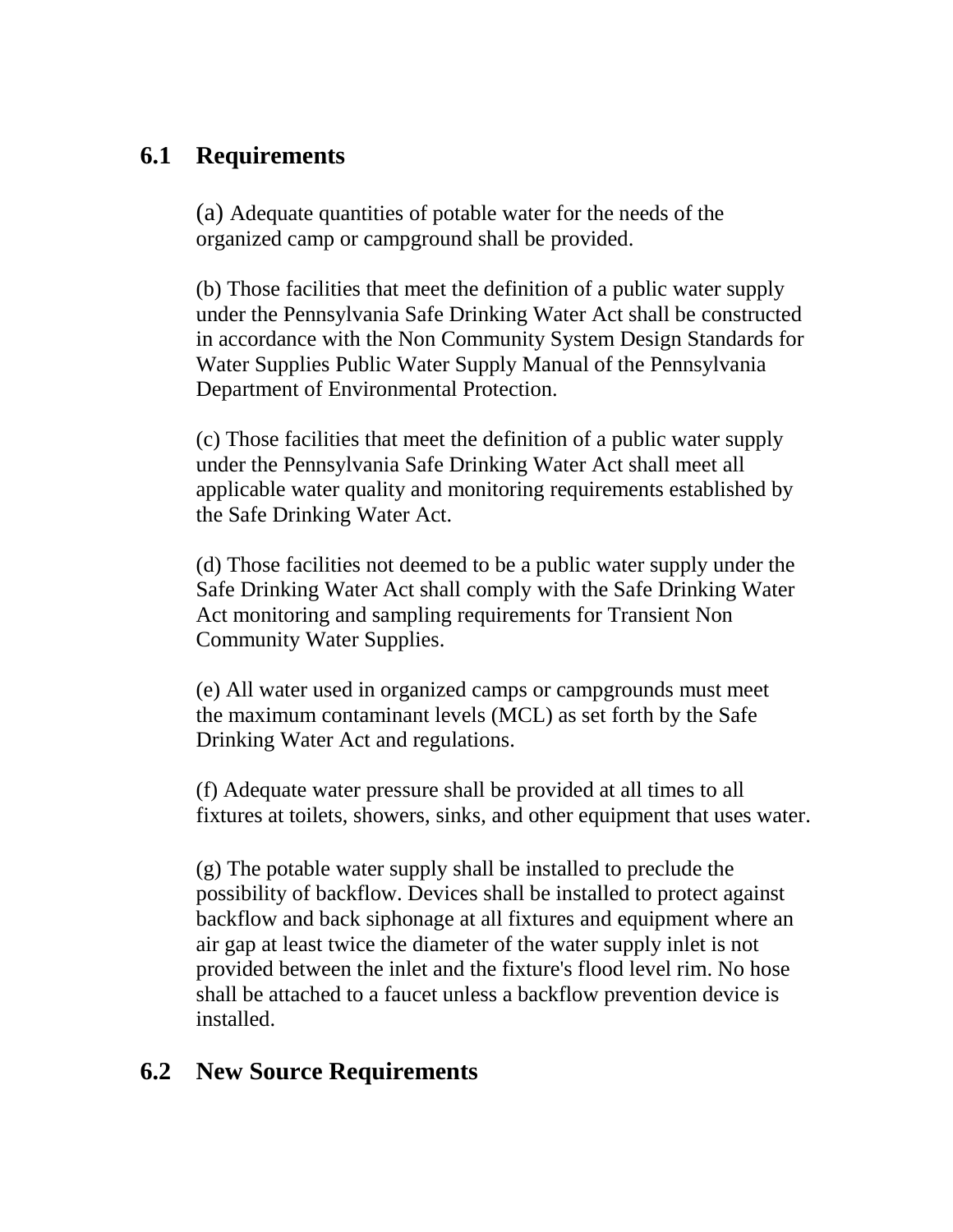No new source or sources of water may be developed for an organized camp or campground until the following conditions are met:

(a) The site location for the source(s) is verified and approved by the Department.

(b) Water supply construction meets standards set forth by the Department and the Safe Drinking Water Act and regulations.

(c) The water supply is tested and analyzed for all parameters in accordance with the new source sampling matrix under the Safe Drinking Water Act and regulations, and all parameters are found to be within acceptable limits and do no exceed the maximum contaminant level (MCL) as established by the Safe Drinking Water Act.

#### **PLUMBING**

#### **7.1 Requirements**

Plumbing shall be sized to carry adequate quantities of water to required locations throughout the organized camp or campground, to prevent contamination of the water supply, to properly convey sewage and liquid wastes from the camp or campground facilities to the sewage system and to not create an unsanitary condition or public health nuisance.

### **7.2 Cross Connections**

There shall be no cross connections between the potable water supply and any other non-potable system containing:

(a) Water of unknown or questionable origin

(b) Contaminating or polluting substances

If a non-potable water system is permitted for purposes such as airconditioning, equipment cooling and fire protection, the non-potable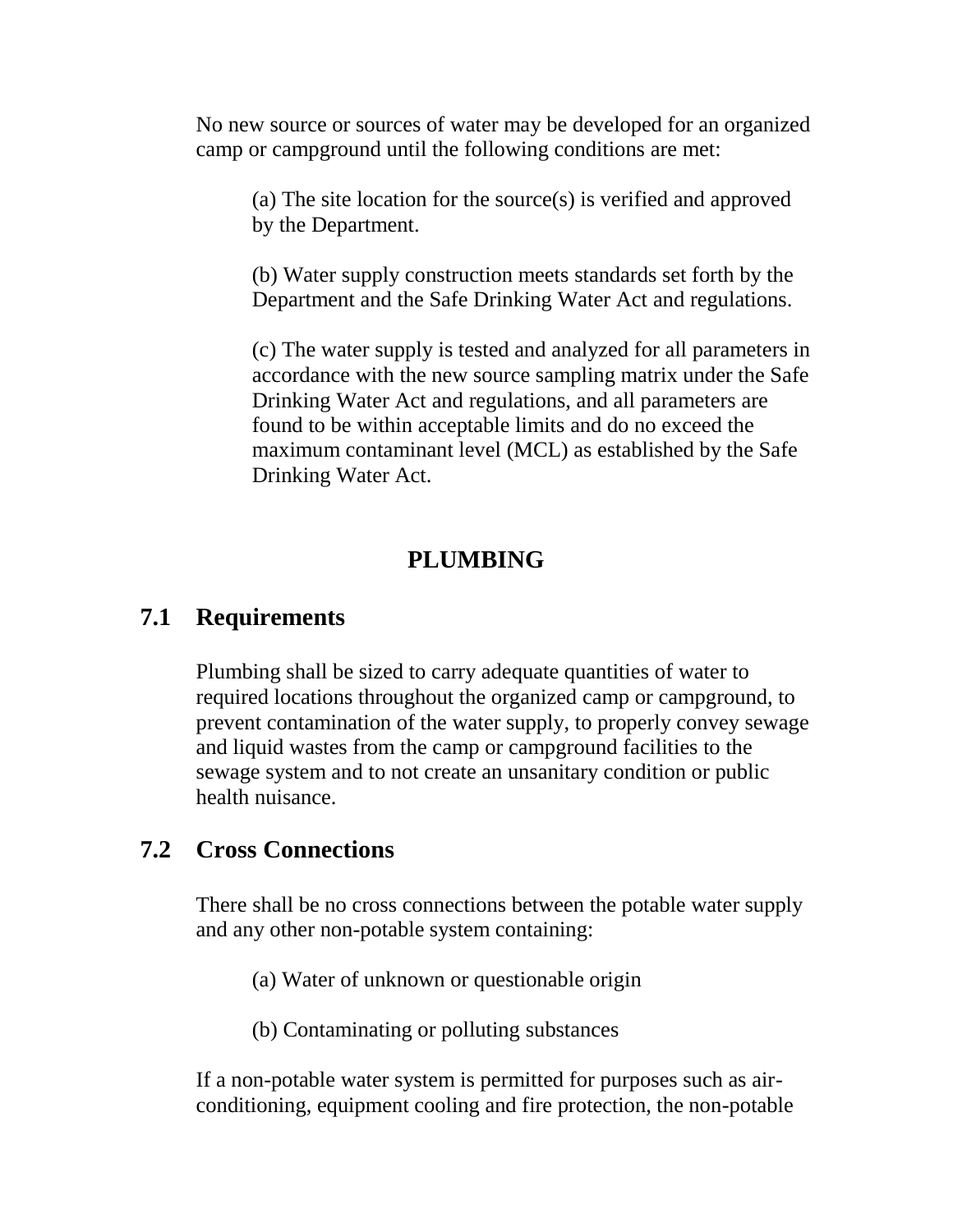water system must not contact, directly or indirectly, any potable water, food, equipment or similar items that use water. The piping of any non-potable water system shall be durably identified so that it is readily distinguishable from piping that carries potable water.

#### **SEWAGE DISPOSAL**

#### **8.1 Requirements**

Sewage disposal systems serving an organized camp or campground shall be approved by the Department. Approval shall be based upon satisfactory compliance with the Pennsylvania Sewage Facilities Act, (P.L., 1535, No. 537) (35 P.S. § 750.1 *et seq.*) and appropriate 25 PA. Code Chapters 71, 72 and 73 and the Clean Streams Law (35 P.S. § 691.1 *et seq.*). If an approved public sewer is available, it shall be used.

#### **8.2 Wastewater connections**

All sewage waste discharge lines, including grey water (i.e. kitchen, shower and laundry sink wastes) from any trailers must be connected to the sewage system while situated on a site at the campground or into a water tight tank and not allowed to discharge directly onto the surface of the ground or into unapproved sewage disposal systems.

All sewage waste discharge lines from resort cabins and park models must be connected to a sewage system approved by the Department.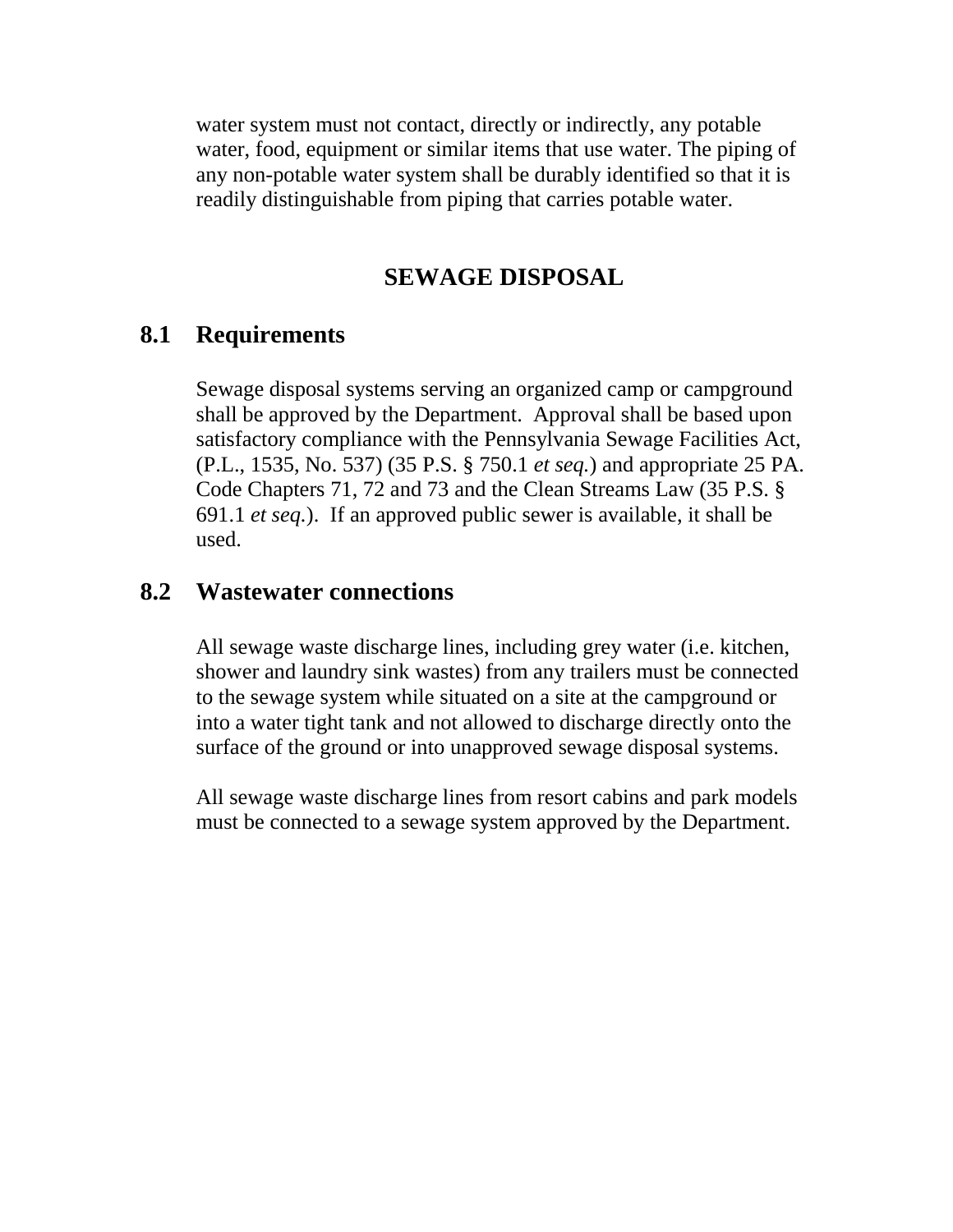# **SANITARY STATIONS**

#### **9.1 Requirements**

Organized camps or campgrounds which provide space for trailers shall provide sanitary stations in order that the removal and disposing of sewage, including liquid waste, from trailer holding tanks is accomplished in a sanitary manner. At no time shall campers be allowed to discharge sewage, including liquid waste and grey water from hoses directly or indirectly onto the surface of the ground or into unapproved facilities or sewage systems.

### **9.2 Ratio**

Each organized camp or campground shall provide a sanitary station in the ratio of one for every 100 trailer spaces or fractional part thereof.

#### **9.3 Construction**

Each sanitary station shall consist of at least the following:

(1) A 4-inch sewer pipe which shall be connected to an approved sewage disposal system, surrounded at the inlet end by a concrete apron sloped to the drain.

(2) A suitable fly-tight cover which shall be provided to the 4 inch sewer pipe.

(3) A water outlet, with the necessary appurtenances and connected to a water supply system to permit a wash down of the immediate adjacent areas after each use.

(4) There shall be a visible air gap or backflow/back siphonage device on the water supply at this location. No hose may be connected at this location without a backflow or back siphonage device.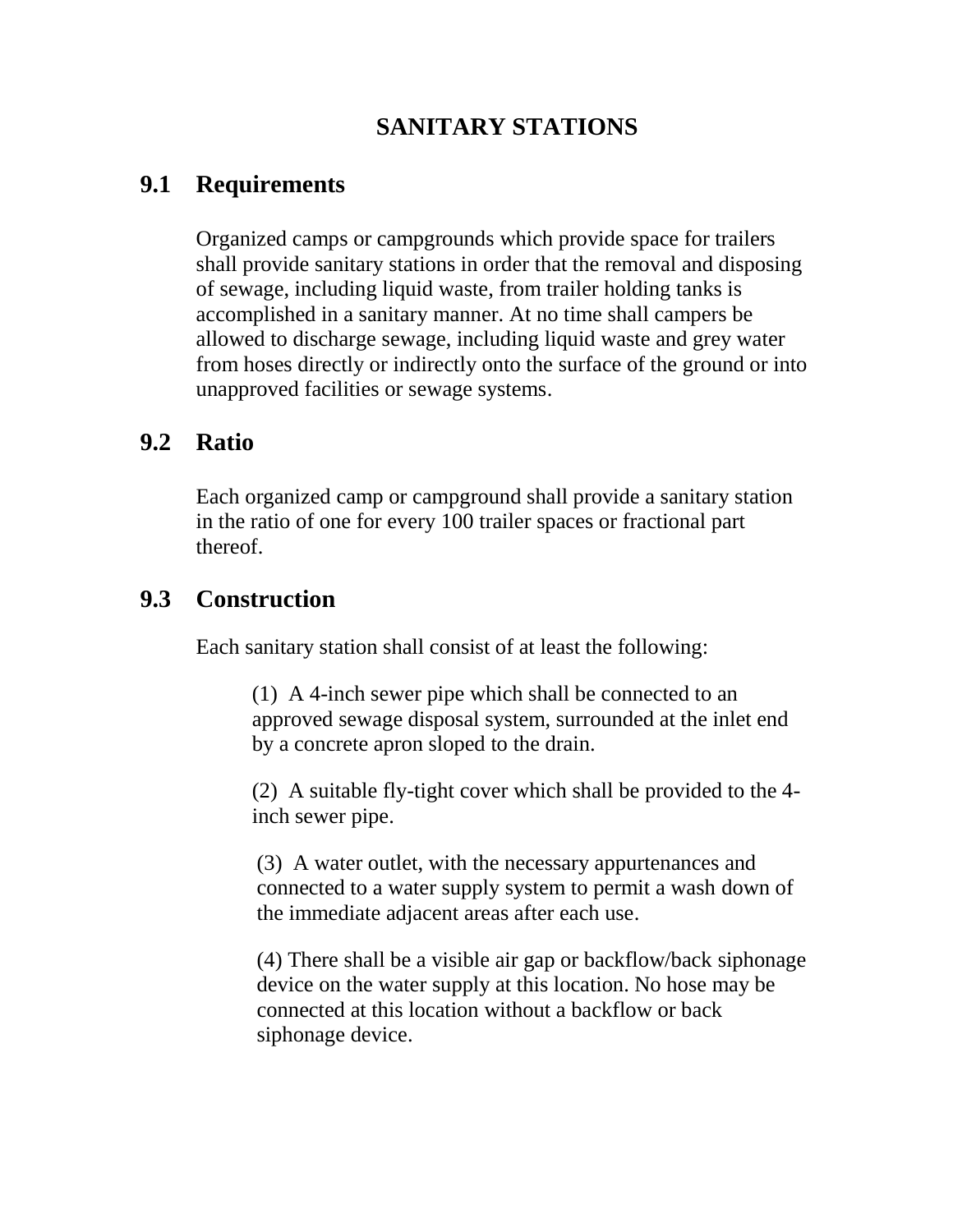### **9.4 Public warning**

Each water outlet used for wash down purposes at sanitary stations shall conspicuously display at all times a sign stating: ''Notice, This Water for Flushing and Cleaning Purposes Only and Not for Human Consumption.''

# **TOILET AND HANDWASHING FACILITIES**

# **10.1 Requirements**

(a) Organized camps and campgrounds shall provide toilet facilities on the premises for the public which are separate for each sex.

(b) Toilet facilities, including rooms and fixtures, shall be of a sanitary design and easily cleanable.

(c) Toilet facilities shall be kept in a clean condition and in good repair.

(d) The doors of all toilet rooms shall be self closing.

(e) All toilet rooms shall be vented to the outside in a manner acceptable to the Department.

(f) Toilet tissue shall be provided.

(g) Easily cleanable receptacles shall be provided for waste materials.

(h) Waste receptacles for women shall be covered.

# **10.2 Ratios in Organized Camps**

(a) Toilet facilities in organized camps shall be provided in the ratios indicated in the following table: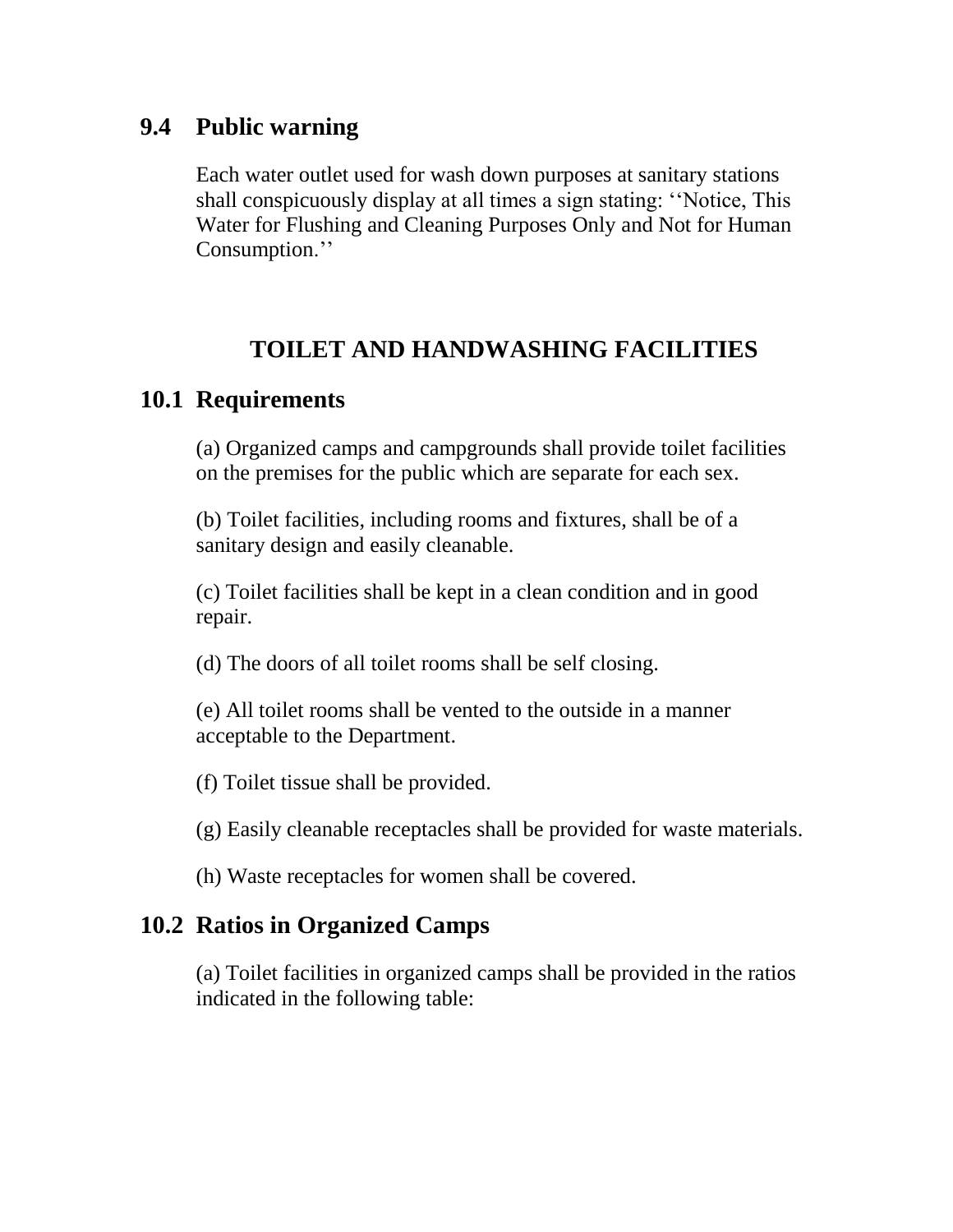| <b>Number of Persons</b>                    | <b>Number of Toilets</b> |                | <b>Number of Hand Sinks</b> |                | <b>Number of Urinals</b> |
|---------------------------------------------|--------------------------|----------------|-----------------------------|----------------|--------------------------|
|                                             | Male                     | <b>Female</b>  | Male                        | <b>Female</b>  | <b>Male</b>              |
| 1 to 20                                     | 1                        | $\overline{2}$ | 1                           | $\overline{2}$ | 1                        |
| <b>Each additional 20</b><br><b>Persons</b> | $+7$                     | $+1$           | $+1$                        | $+7$           | $+1$                     |

(b) Organized camps which do not provide overnight lodging and serve a minimum of one meal per day are not subject to the requirements in subsection (a) but shall provide toilet and sink facilities acceptable to the Department.

### **10.3 Ratios in Campgrounds**

(a) Toilet facilities in campgrounds shall be in addition to the requirements for sanitary stations as indicated in Section 9.1- 9.4 and shall be provided in the ratios indicated in the following table:

| <b>Number of Spaces</b>                   | <b>Number of Toilets</b> |               | <b>Number of Hand Sinks Number of Urinals</b> |                |              |  |
|-------------------------------------------|--------------------------|---------------|-----------------------------------------------|----------------|--------------|--|
|                                           | <b>Male</b>              | <b>Female</b> | <b>Male</b>                                   | Female         | <b>Male</b>  |  |
| 1 to 15                                   | 1                        | 1             | 1                                             | 1              | 1            |  |
| 16 to 30                                  | 1                        | $\mathbf{2}$  | $\overline{2}$                                | $\overline{2}$ | 1            |  |
| 31 to 45                                  | $\mathbf{2}$             | 2             | 3                                             | 3              | 1            |  |
| 46 to 60                                  | $\mathbf{2}$             | 3             | 3                                             | 3              | $\mathbf{2}$ |  |
| 61 to 80                                  | 3                        | 4             | 4                                             | 4              | 2            |  |
| 81 to 100                                 | 3                        | 4             | 4                                             | 4              | 2            |  |
| <b>Each Additional</b><br>1 to 100 spaces | $+1$                     | +1            | +1                                            | +1             | $+1$         |  |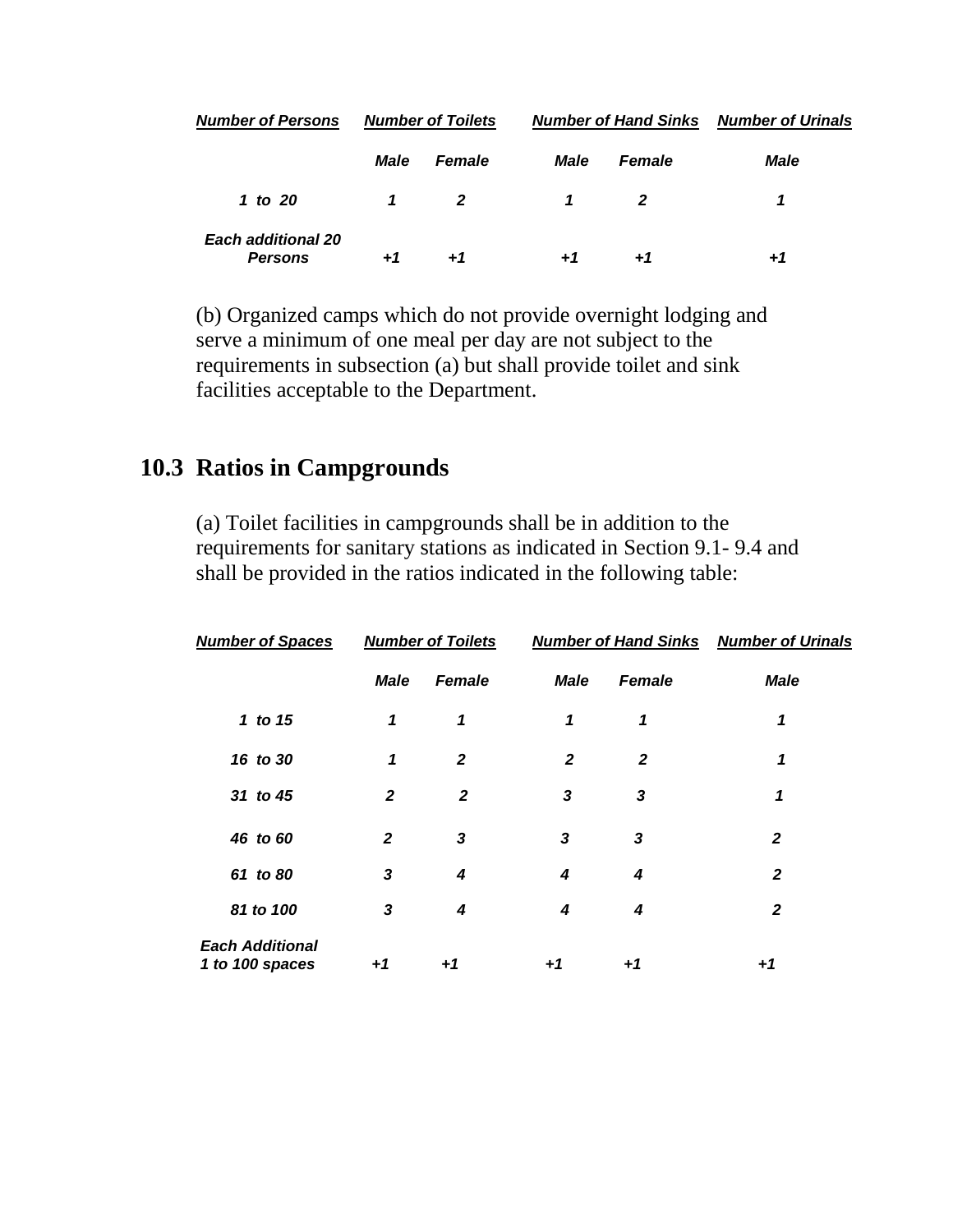#### **10.4 Hand Sinks**

All hand sinks in organized camps and campgrounds shall be provided with soap and single-service towels. The use of a common towel is prohibited.

### **GARBAGE AND REFUSE**

### **11.1 Collection**

The collection of garbage and refuse shall be conducted in a sanitary manner and as often as necessary to prevent a nuisance.

### **11.2 Storage**

All garbage and refuse containing food wastes shall be kept in durable, easily cleanable, leak-proof, insect and rodent proof, nonabsorbent, rust and corrosion resistant containers which are provided with tight fitting, lids, doors or covers. There shall be a sufficient number of containers to hold all the garbage and refuse that accumulates. Containers stored outside, including dumpsters and compactors, shall be kept covered when not in actual use. Garbage and refuse shall be placed in tight plastic bags prior to placement in outside dumpsters or containers to minimize insect and rodent problems. All other refuse shall be stored in containers, rooms or areas of sufficient number and size in a manner so as to prevent rodent and/or insect problems or a public nuisance.

# **11.3 Container Cleaning**

Soiled containers shall be thoroughly cleaned at a frequency that prevents insect and rodent attraction.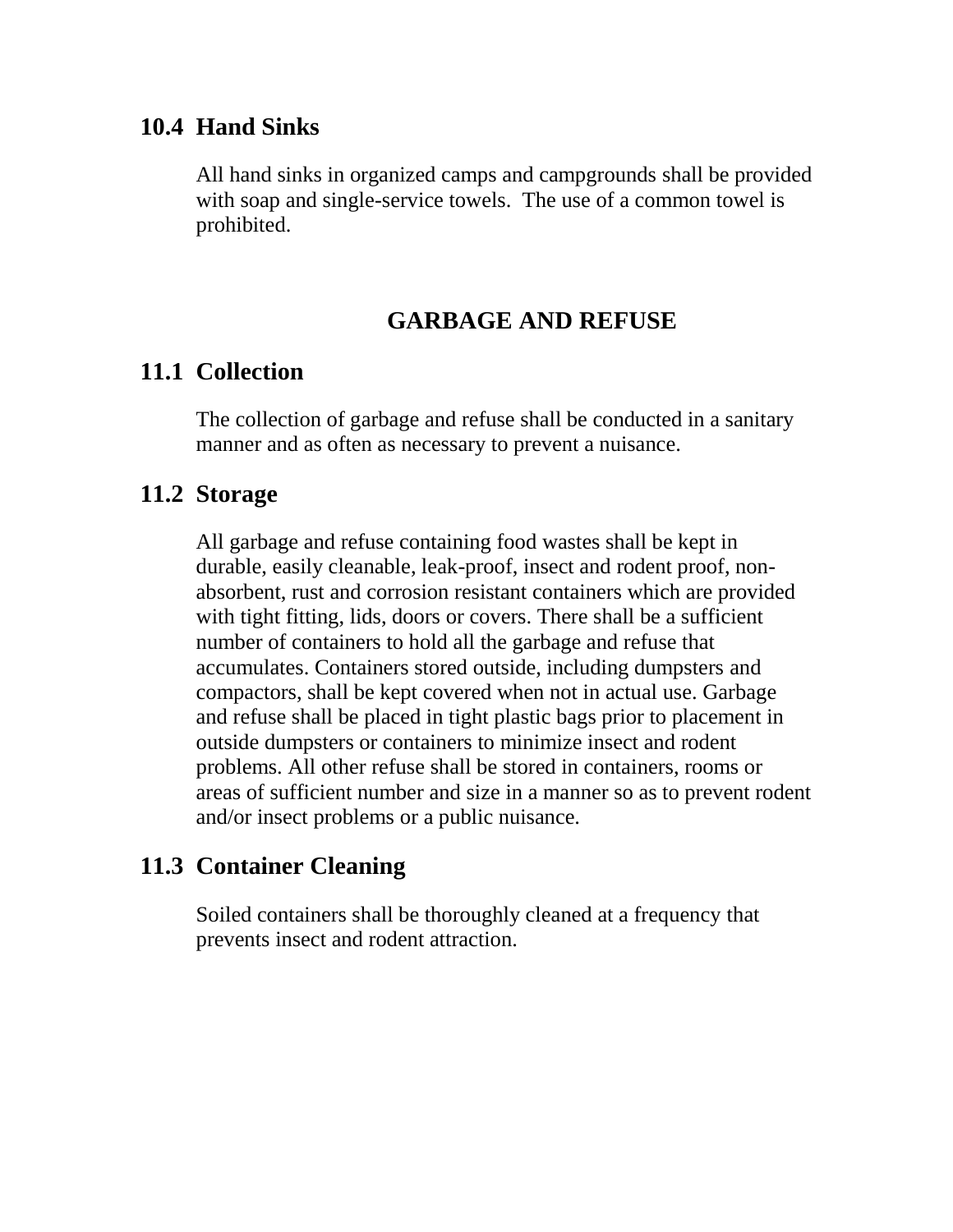#### **11.4 Disposal**

All garbage and refuse are to be disposed of in a landfill facility permitted by the Pennsylvania Department of Environmental Protection.

#### **VECTORS**

### **12.1 Control**

Effective measures intended to control the presence of rodents, flies, mosquitoes, cockroaches, and other insects or vectors on the premises shall be utilized. Pesticide application, when necessary, shall be conducted by a certified pest control applicator/operator and in accordance with the pesticide label. The premises shall be kept in such condition as to eliminate the harborage, food and water conditions conducive to insect, rodent or other vector infestations.

# **RETAIL FOOD FACILITIES**

#### **13.1 Requirements**

(a) When a retail food facility is provided at an organized camp or campground the food facility and all attached operations shall comply with the applicable provisions of the Pennsylvania Department of Agriculture Retail Food Facility Safety Act (3 Pa.Con.Stat.Ann. §5701 *et seq.*).

(b) A separate, valid Retail Food Facility License issued by the Department must be obtained for each retail food facility.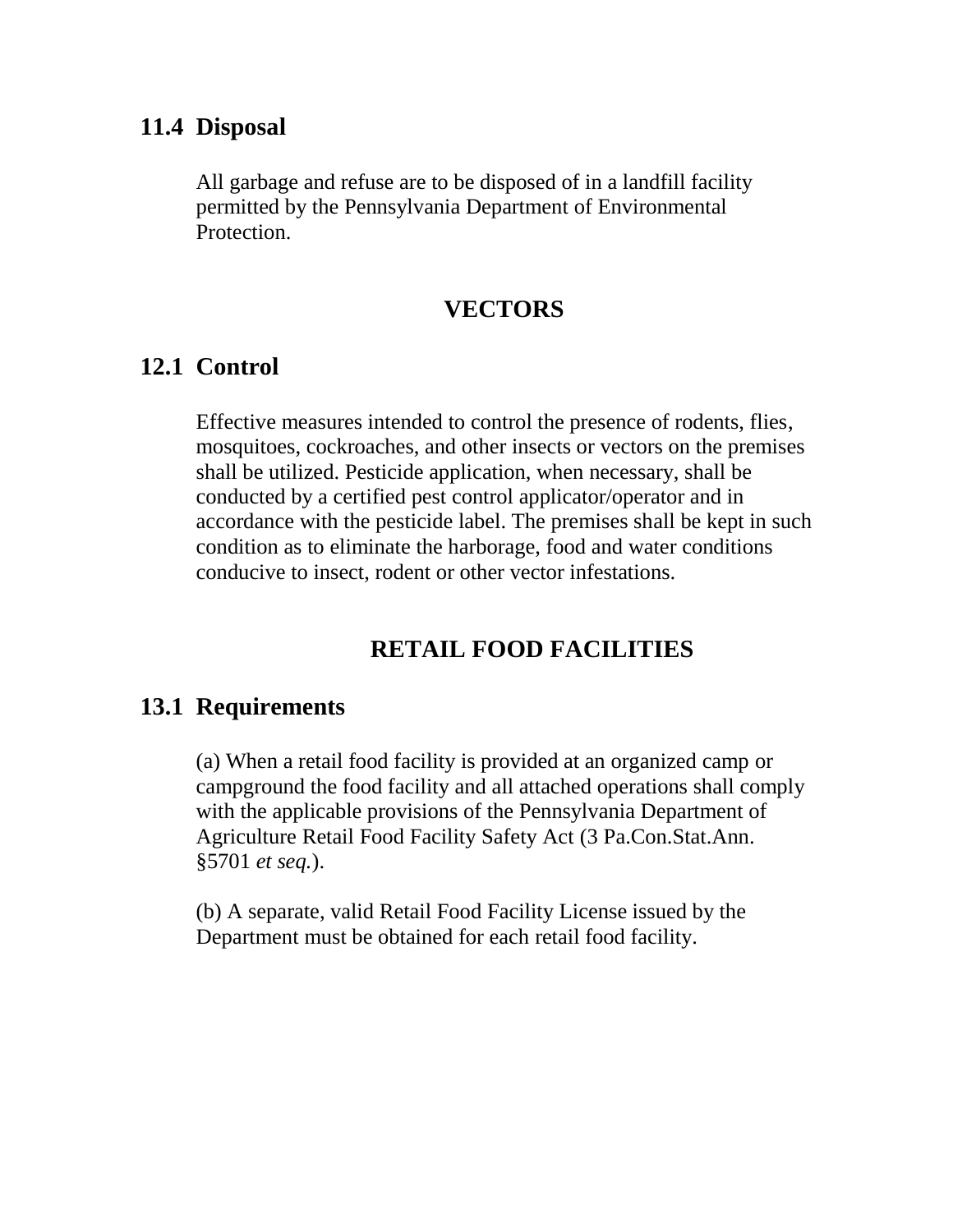#### **PUBLIC SWIMMING AND BATHING PLACES**

#### **14.1 Requirements**

(a) When a public swimming or bathing place is located at an organized camp or campground it must be in compliance with the provisions of the Pennsylvania Public Bathing Law, the Act of June 23, 1931, P.L. 899 (35 P.S. §672 *et seq.*) and the Pennsylvania Department of Health Title 28 Chapter 18, Rules and Regulations for Public Swimming and Bathing Places (28 Pa. Code §18.1 *et seq.*).

#### **PENALTIES**

#### **15.1 Summary Offenses**

Any person who violates any of the provisions of these rules and regulations of the Erie County Department of Health, or who interferes with the Health Director or any other agent of the Erie County Department of Health in the discharge of his official duties, shall, for the first offense, upon conviction thereof in a summary proceeding before a Magisterial District Justice of Erie County wherein said offense was committed, be sentenced to pay the costs of prosecution and a fine of not less than thirty dollars (\$30) nor more than three hundred dollars (\$300), and in default thereof, to undergo imprisonment of not less than ten (10) days nor more than thirty (30) days.

#### **15.2 Misdemeanors**

Any person who violates any of the provisions of these rules and regulations of the Erie County Department of Health, or who interferes with the Health Director or any other agent of the Erie County Department of Health in the discharge of his official duties, convicted of a second or subsequent offense, shall be guilty of a misdemeanor and shall, upon conviction thereof, be sentenced to pay